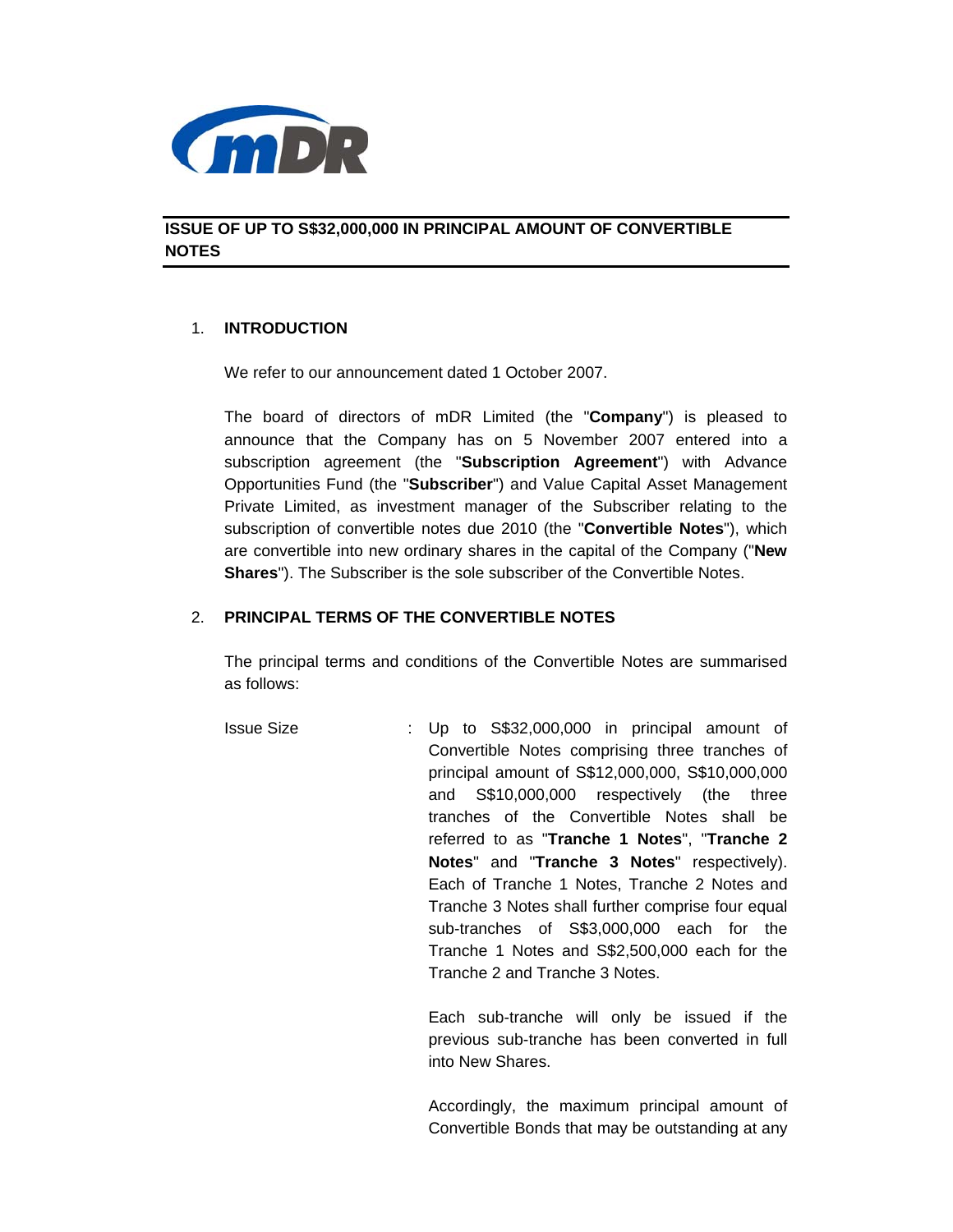point of time is S\$3,000,000 and there is no assurance that more than S\$3,000,000 in principal amount of Convertible Notes will be issued by the Company pursuant to the terms of the Subscription Agreement.

- Issue Price : 100 per cent. of the principal amount of the Convertible Notes.
- Settlement and Payment : Subject to fulfilment of the conditions of the Subscription Agreement, settlement and payment of the first sub-tranche of the Tranche 1 Notes is expected to take place as soon as practicably possible upon approval of the Company's shareholders obtained at an extraordinary general meeting to be held in due course.
- Interest **Interest** interest at the match of the Convertible Notes will bear interest at the rate of 1.5 per cent. per annum.
- Conversion Price : Conversion price for each New Share shall be the Fixed Conversion Price or the Floating Conversion Price as determined in accordance with the formula set out in Condition 8.4 of the terms and conditions of the Convertible Notes.

The "Fixed Conversion Price" shall be, subject to adjustments, equal to 125% of the average of the traded volume weighted average prices per share for the 30 business days on which there was trading in the shares of the Company on the Singapore Exchange Securities Trading Limited ("**SGX-ST"**), immediately preceding:-

- (a) in respect of Tranche 1 Notes, the date of the Subscription Agreement;
- (b) in respect of Tranche 2 Notes, the closing date of the first sub-tranche of Tranche 2 Notes; and
- (c) in respect of Tranche 3 Notes, the closing date of the first sub-tranche of Tranche 3 Notes.

The Floating Conversion Price shall be equal to 90% of the average of any five consecutive closing prices per share as selected by the relevant Noteholder during the 30 business days immediately preceding the relevant conversion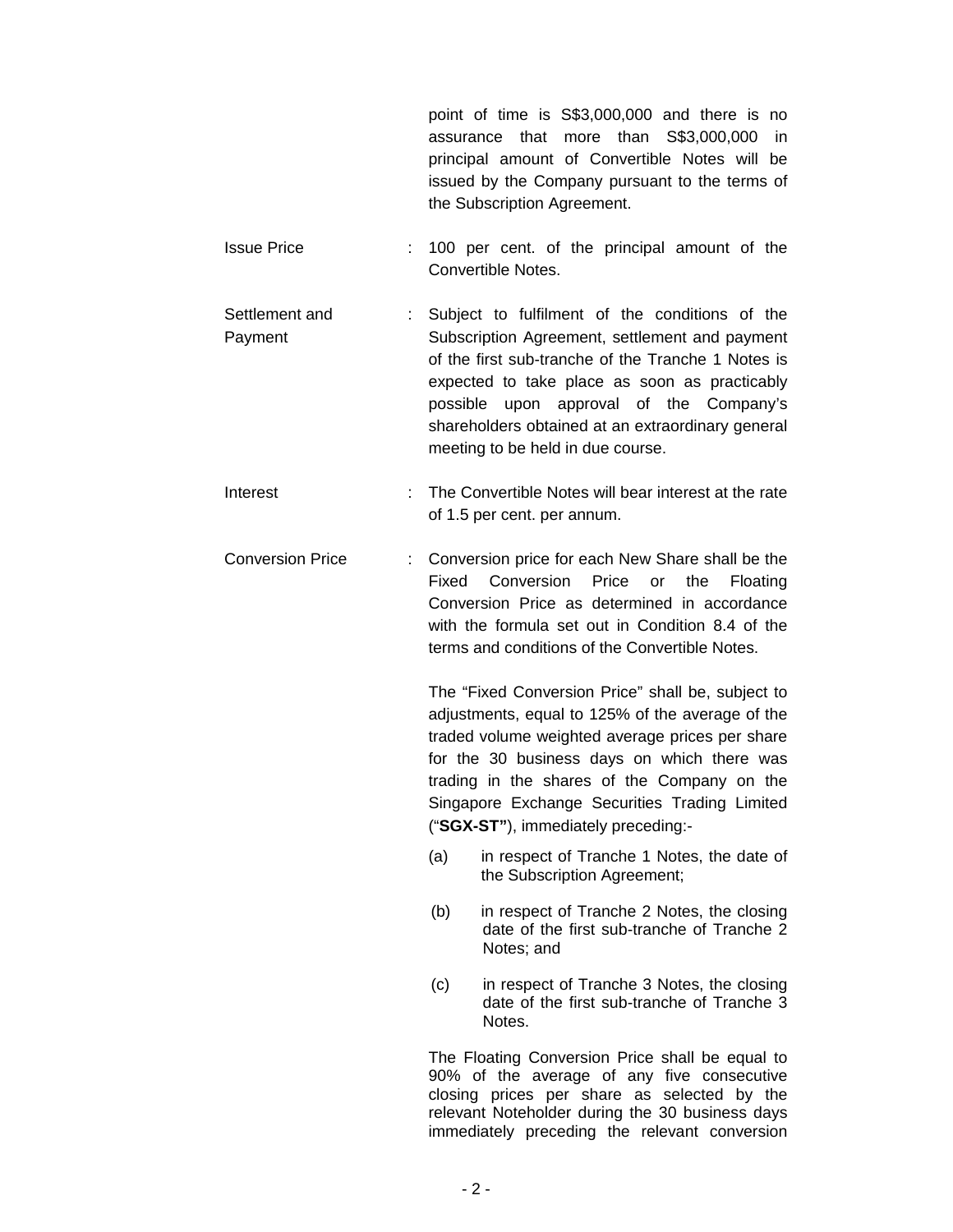date on which there was trading in the shares of the Company on the SGX-ST.

- Conversion Period : Convertible at the option of the holder of the Convertible Notes, at any time from the issue date of the Convertible Note to the close of business one week before the date falling three years from the issue date of the first sub-tranche of Tranche 1 Notes.
- Status of the Convertible Notes : The Convertible Notes constitute direct, unconditional, unsubordinated and (subject to the provisions of Condition 3 of the Terms and Conditions of the Convertible Notes) unsecured obligations of the Company, ranking *pari passu* and rateably without preference among themselves, and, subject as mentioned above and save as otherwise provided under any applicable laws or regulations, equally with all other unsecured obligations (other than subordinated obligations, if any) of the Company from time to time outstanding.
- Status of New Shares : The New Shares shall be issued unencumbered and free from any security interests, claims (including pre-emptive rights) or liens and will be freely transferable and shall rank *pari passu* in all respects with all other then existing shares of the Company, except that such New Shares shall not be entitled to any dividends, rights, allotments or other distributions, the record date of which is before the relevant conversion date of the Convertible Notes, and will be admitted to listing on the Official List of the SGX- ST.
- Maturity Date : Unless previously converted or purchased and cancelled, the Convertible Notes will mature on the date falling three years from the issue date of the first sub-tranche of Tranche 1 Notes and will be redeemed at 100 per cent. of the principal amount of the Convertible Notes.
- Redemption at the Option of the Company : If, on presentation of any Convertible Notes for conversion into New Shares, the conversion price (as determined in accordance with the formula set out in Condition 8.4 of the Terms and Conditions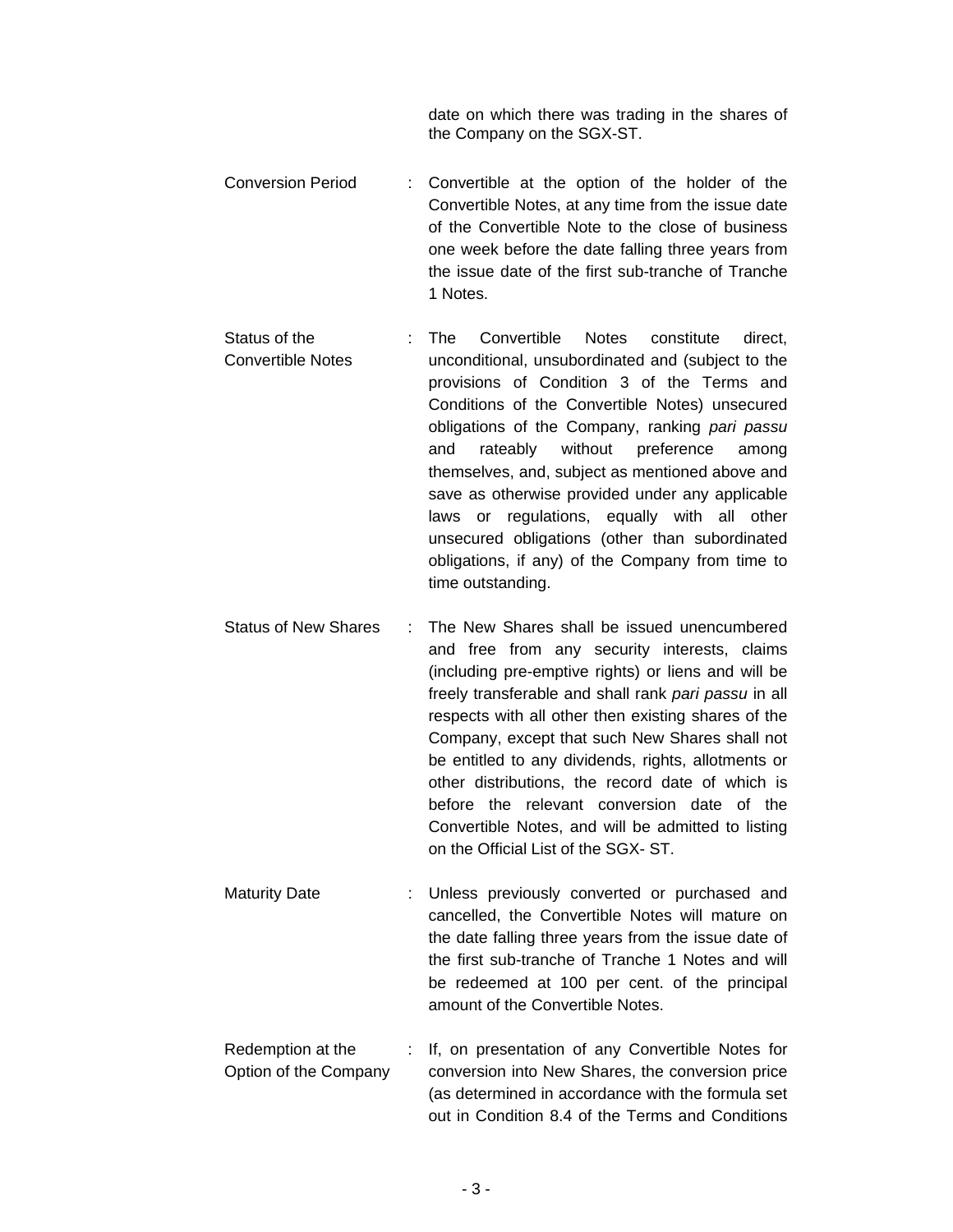of the Convertible Notes) is less than or equal to 65% of the average of the closing prices per share for the 30 consecutive business days prior to the relevant issue date(s) of the Convertible Notes (subject to adjustments), the Company may redeem such Convertible Notes for conversion in cash at an amount (the **"Conversion Redemption Amount**") calculated in accordance with the following formula set out in Condition 10.4 of the Terms and Conditions of the Convertible Notes:

$$
R = N \times \{P + [8\% \times P \times (D/365)] + I\}
$$

where:-

- "R" = the Conversion Redemption Amount.
- " $D$ " = the number of days elapsed since the relevant closing date in respect of each sub-tranche of the Convertible Notes.
- "N" = the number of Convertible Notes presented for conversion.
- "P" = the face value of the Convertible Notes presented for conversion.
- "I" = the remaining unpaid interest accrued on the Convertible Notes presented for conversion.

Governing Law : Singapore law.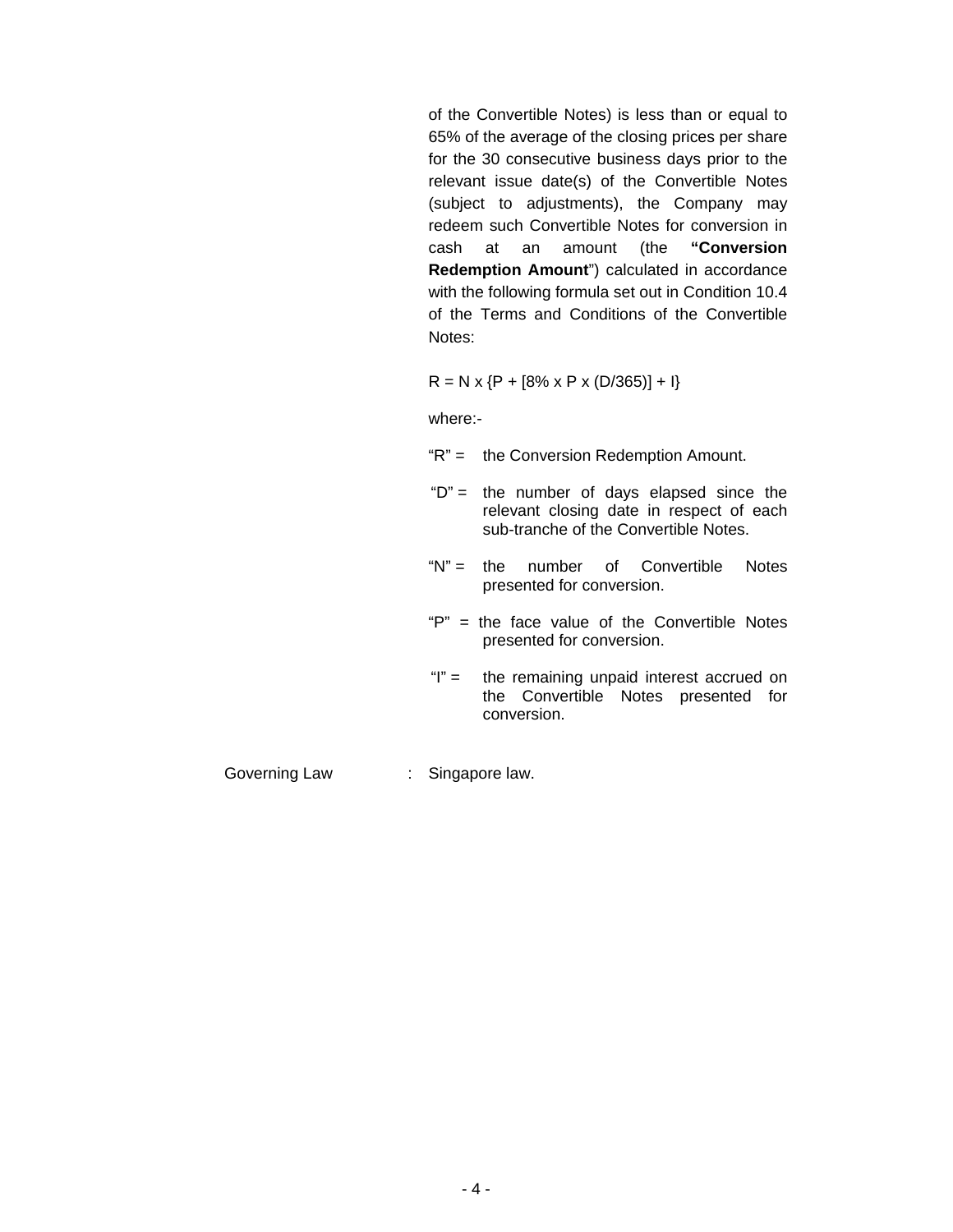# 3. **NEW SHARES**

The actual number of New Shares to be allotted and issued by the Company, pursuant to the full conversion of the Convertible Notes can only be determined after the number of Convertible Notes to be issued by the Company and the conversion price have been determined.

By way of illustration, it is envisaged that the New Shares to be allotted and issued by the Company, pursuant to the full conversion of the Convertible Notes, will represent a maximum of approximately 21.9% of the Company's enlarged issued and paid-up share capital. This assumes the full conversion of the Convertible Notes at a conversion price set at 90% of the average of any five consecutive closing prices per share as selected by the relevant noteholder during the 30 business days immediately preceding the relevant conversion date of the Convertible Notes, which is assumed to be S\$0.0675 per share. (For illustrational purposes, assuming the average of any five consecutive closing prices per share as selected by the relevant noteholder during the 30 business days immediately preceding the relevant conversion date of the Convertible Notes is S\$0.075, the conversion price will be at S\$0.0675 per share).

# 4. **USE OF PROCEEDS**

The estimated net proceeds from the issue of the Convertible Notes, after deduction of professional fees of \$960,000 and assuming the full issue of the Convertible Notes, are approximately S\$31,040,000. The Company intends to use the proceeds:-

- (a) to expand current businesses as well as develop new businesses/markets;
- (b) for capital repayment of bank borrowings with the view of restructuring and normalizing the Company's credit facilities with its lender banks, in line with Point (10) of the Company's second quarter result announcement, released on SGXNET on 13 August 2007;
- (c) for general corporate purposes; and
- (d) for working capital.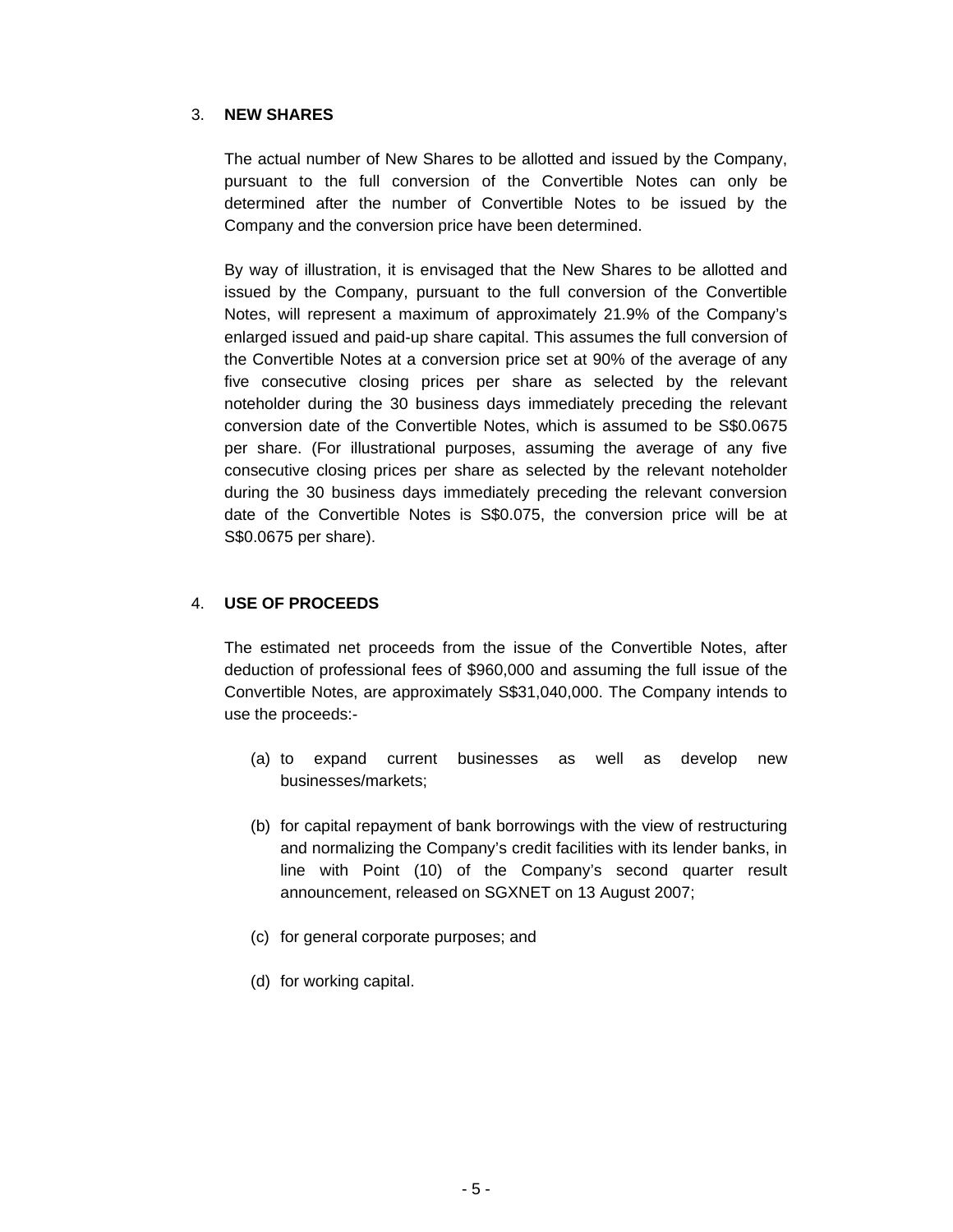### 5. **THE SUBSCRIBER**

Advance Opportunities Fund is incorporated in the Cayman Islands, with its registered office at Century Yard, Cricket Square, Hutchins Drive, P.O. Box 2681 GT, George Town, Grand Cayman, Cayman Islands, British West Indies. It is an open-ended fund whose investors are mainly based in Asia.

Value Capital Asset Management Private Limited ("VCAM") is an investment management company, incorporated in Singapore with its registered office at 1 Raffles Place, #39-01 OUB Centre, Singapore 048616. VCAM has been appointed by the Subscriber, to manage on a discretionary basis, the Subscriber's investment in the Company. The nature of business of VCAM is fund management. VCAM is exempted from holding a capital markets services licence for fund management pursuant to the Securities and Futures (Licensing and Conduct of Business) Regulations 2005 of Singapore. The directors of VCAM are Mr. Chey Kok Hoe and Mr. Poon Seng Fatt.

### 6. **FINANCIAL EFFECTS**

For the purposes of illustration, the financial effects of the issue of the Convertible Notes, based on the audited consolidated financial statements of the Company and its subsidiaries (the "**Group**") as at 31 December 2006, and the unaudited consolidated financial statements of the Group as at 30 June 2007, on the share capital, net tangible assets ("**NTA**"), earnings and net gearing of the Group are as follows:

### (a) Share Capital

|                                                                                                                               | The Group and the Company<br>31 Dec 2006<br>30 Jun 2007 |                       |
|-------------------------------------------------------------------------------------------------------------------------------|---------------------------------------------------------|-----------------------|
| Number of Shares:-                                                                                                            |                                                         |                       |
| Before the issue of Convertible<br><b>Notes</b>                                                                               | 1,539,452,227                                           | $1,608,891,409^{(1)}$ |
| After<br>full<br>the<br>issue<br>οf<br>S\$32,000,000 in principal amount<br>of Convertible Notes but before<br>any conversion | 1,539,452,227                                           | $1,608,891,409^{(1)}$ |
| Assuming full conversion of the<br>S\$32,000,000 in principal amount<br>of Convertible Notes                                  | 2,013,526,301                                           | 2,082,965,483         |

#### Note:-

<sup>(1)</sup> The number of Shares as at 30 June 2007 does not take into account the 6,097,561 new ordinary shares issued by the Company to Ng Hai Hong (as announced via SGXNET on 20 July 2007), as well as the 73,500,000 new ordinary shares issued by the Company to Portal World Investment Limited and Ng Swee Hua (as announced via SGXNET on 23 October 2007).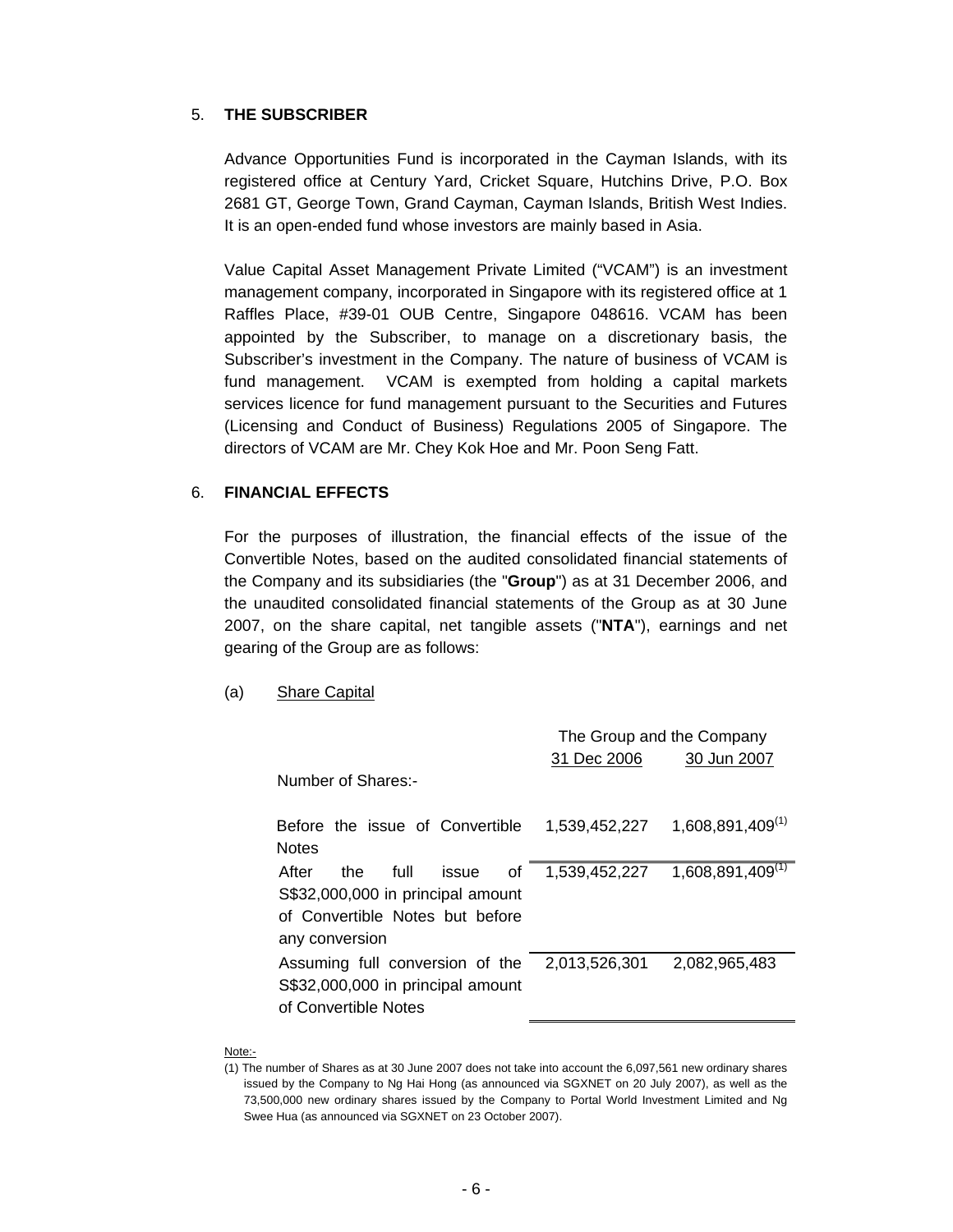The number of outstanding share options under the mDR Share Option Scheme 2003 is as follows:-

|               | The Company |             |
|---------------|-------------|-------------|
|               | 31 Dec 2006 | 30 Jun 2007 |
| Share options | 26,755,249  | 26,022,396  |

### (b)  $NTA$

|                                                                                                                                                  | The Group   |             |
|--------------------------------------------------------------------------------------------------------------------------------------------------|-------------|-------------|
|                                                                                                                                                  | 31 Dec 2006 | 30 Jun 2007 |
|                                                                                                                                                  | S\$'000     | S\$'000     |
| NTA as reported                                                                                                                                  | (2, 384)    | (1,905)     |
| Estimated issue expenses                                                                                                                         | (960)       | (960)       |
| Adjusted NTA after the full issue<br>of<br>S\$32,000,000 in principal<br>amount of Convertible Notes but<br>before any conversion <sup>(2)</sup> | (3, 344)    | (2,865)     |
| NTA per share (Singapore cents)<br>the<br><b>Before</b><br>issue<br>0f<br>the<br><b>Convertible Notes</b>                                        | (0.15)      | (0.12)      |
| of<br>After<br>full<br>the<br>issue<br>S\$32,000,000 in principal amount<br>of Convertible Notes but before<br>any conversion <sup>(2)</sup>     | (0.22)      | (0.18)      |

### Note:-

<sup>(2)</sup> This is for illustrational purposes only as it is not possible to fully issue S\$32,000,000 in principle amount of Convertible Notes without any conversion into shares in accordance with the terms of the Subscription Agreement.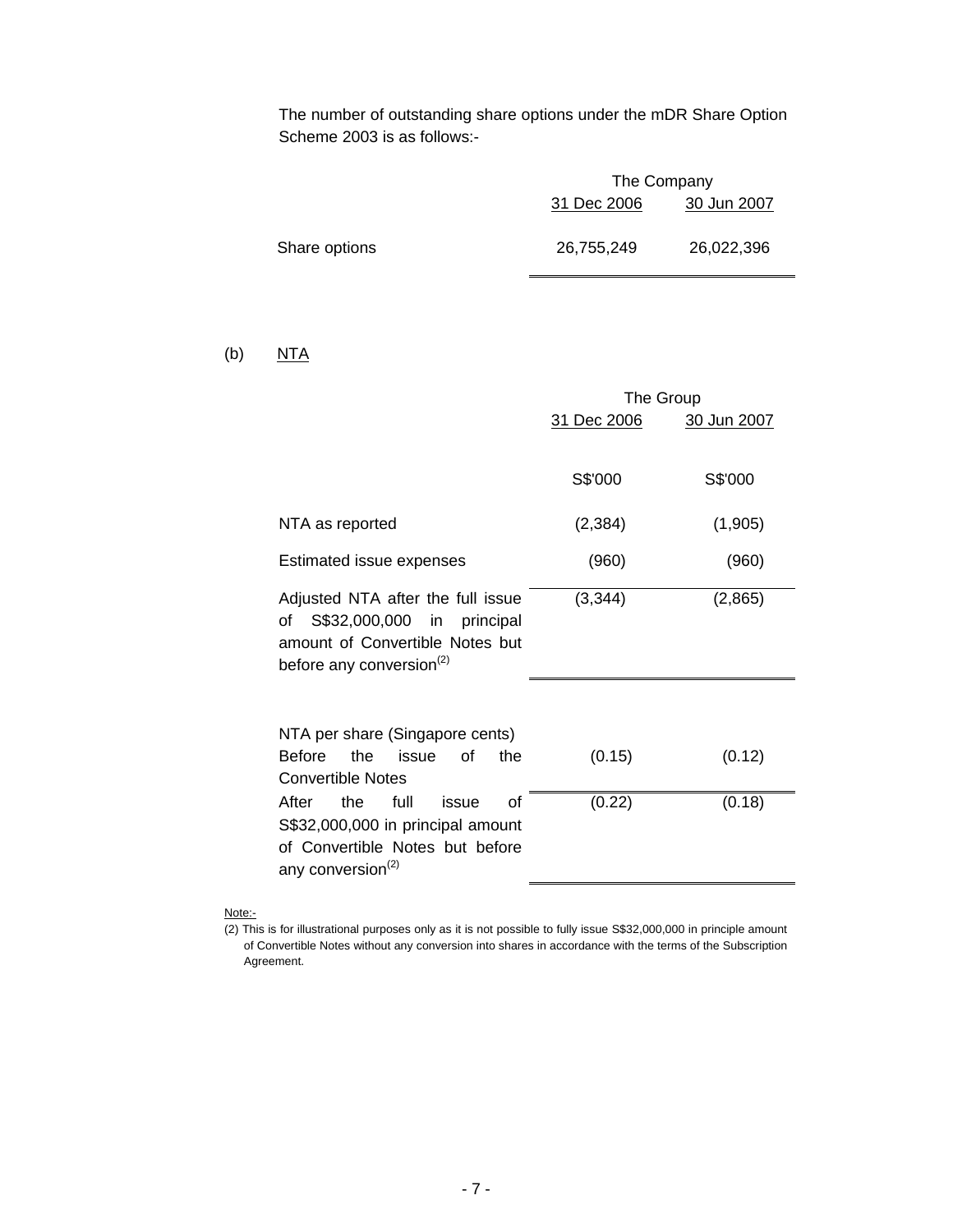Assuming the full conversion of S\$32,000,000 in principal amount of the Convertible Notes, the effects on the NTA and NTA per share would be as follows:

|                                                             | The Group   |              |
|-------------------------------------------------------------|-------------|--------------|
|                                                             | 31 Dec 2007 | 30 June 2007 |
|                                                             | S\$'000     | S\$'000      |
| <b>Adjusted NTA</b>                                         | 28,656      | 29,135       |
| <b>NTA</b><br>share<br>Adjusted<br>per<br>(Singapore cents) | 1.42        | 1.40         |

# (c) Earnings

The Convertible Notes are non-recallable by the Subscriber. In the event the Company decides to redeem any outstanding convertible notes, the interest expense in the event of such redemption is estimated to be at an aggregate of 1.5% interest payable on a sixmonthly basis. However, it is not possible to quantify the effects of the issue of the Convertible Notes on the earnings of the Group until the proceeds from the issue of the Convertible Notes have been deployed.

(d) Net Gearing

|                                                                                                                                                                             | The Group   |             |
|-----------------------------------------------------------------------------------------------------------------------------------------------------------------------------|-------------|-------------|
|                                                                                                                                                                             | 31 Dec 2006 | 30 Jun 2007 |
|                                                                                                                                                                             | S\$'000     | S\$'000     |
| Net borrowings, as reported                                                                                                                                                 | 8,085       | 10,215      |
| Estimated issue expenses                                                                                                                                                    | 960         | 960         |
| Adjusted net borrowings after the<br>full issue of S\$32,000,000 in<br>principal amount of Convertible<br><b>Notes</b><br>before<br>but<br>any<br>conversion <sup>(3)</sup> | 9,045       | 11,175      |
| Total Equity, as reported                                                                                                                                                   | 21,439      | 21,821      |
| Estimated issue expenses                                                                                                                                                    | (960)       | (960)       |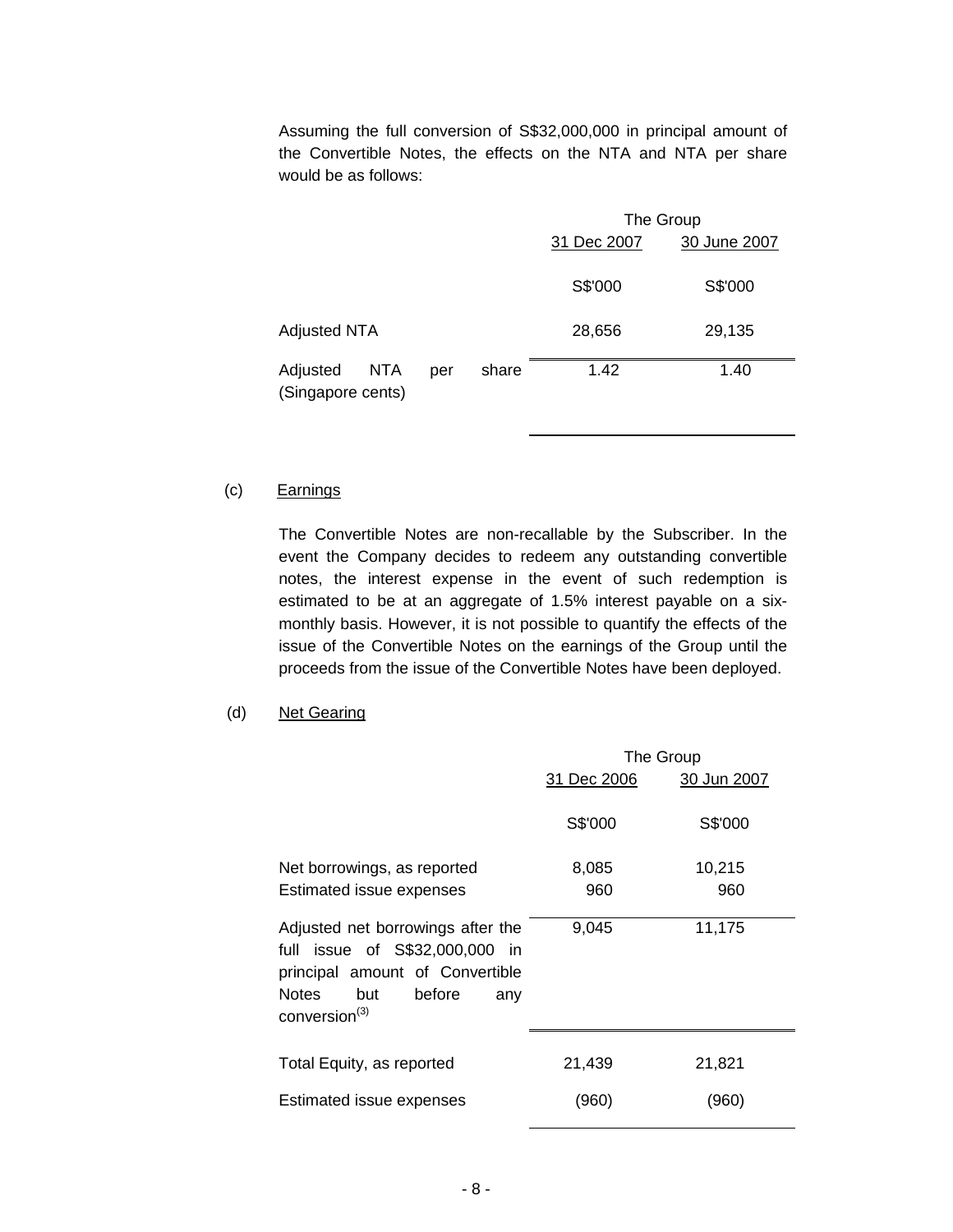| Adjusted Total Equity after the full<br>issue of S\$32,000,000 in principal<br>amount of the Convertible Notes | 20,479 | 20,861 |
|----------------------------------------------------------------------------------------------------------------|--------|--------|
| Net gearing (number of times)                                                                                  |        |        |
| As reported                                                                                                    | 0.38   | 0.47   |
| After<br>full<br>the<br>οf<br>issue<br>S\$32,000,000 in principal amount<br>of the Convertible Notes           | 0.44   | 0.54   |

#### Note:-

(3) This is for illustrational purposes only as it is not possible to fully issue S\$32,000,000 in principle amount of Convertible Notes without any conversion into shares in accordance with the terms of the Subscription Agreement.

 Assuming the full conversion of S\$32,000,000 in principal amount of the Convertible Notes, the effects on the net gearing of the Group would be as follows:

|                                                                                                                                    | The Group<br>31 Dec 2006<br>30 Jun 2007 |                   |
|------------------------------------------------------------------------------------------------------------------------------------|-----------------------------------------|-------------------|
| Adjusted<br>borrowings<br>net                                                                                                      | S\$'000                                 | S\$'000           |
| assuming the full conversion of<br>S\$32,000,000 in principal amount<br>of the Convertible Notes                                   | $(22,955)^{(4)}$                        | $(20, 825)^{(4)}$ |
|                                                                                                                                    |                                         |                   |
| Adjusted Total Equity assuming<br>full<br>the<br>conversion<br>Ωf<br>S\$32,000,000 in principal amount<br>of the Convertible Notes | 52,479                                  | 52,861            |
| Net gearing (number of times)                                                                                                      | $N.A.$ <sup>(4)</sup>                   | $N A^{(4)}$       |

#### Note:-

<sup>(4)</sup> Assuming full conversion of S\$32,000,000 in principal amount of the Convertible Notes, the Company will be in the positive cash flow position instead of borrowings.